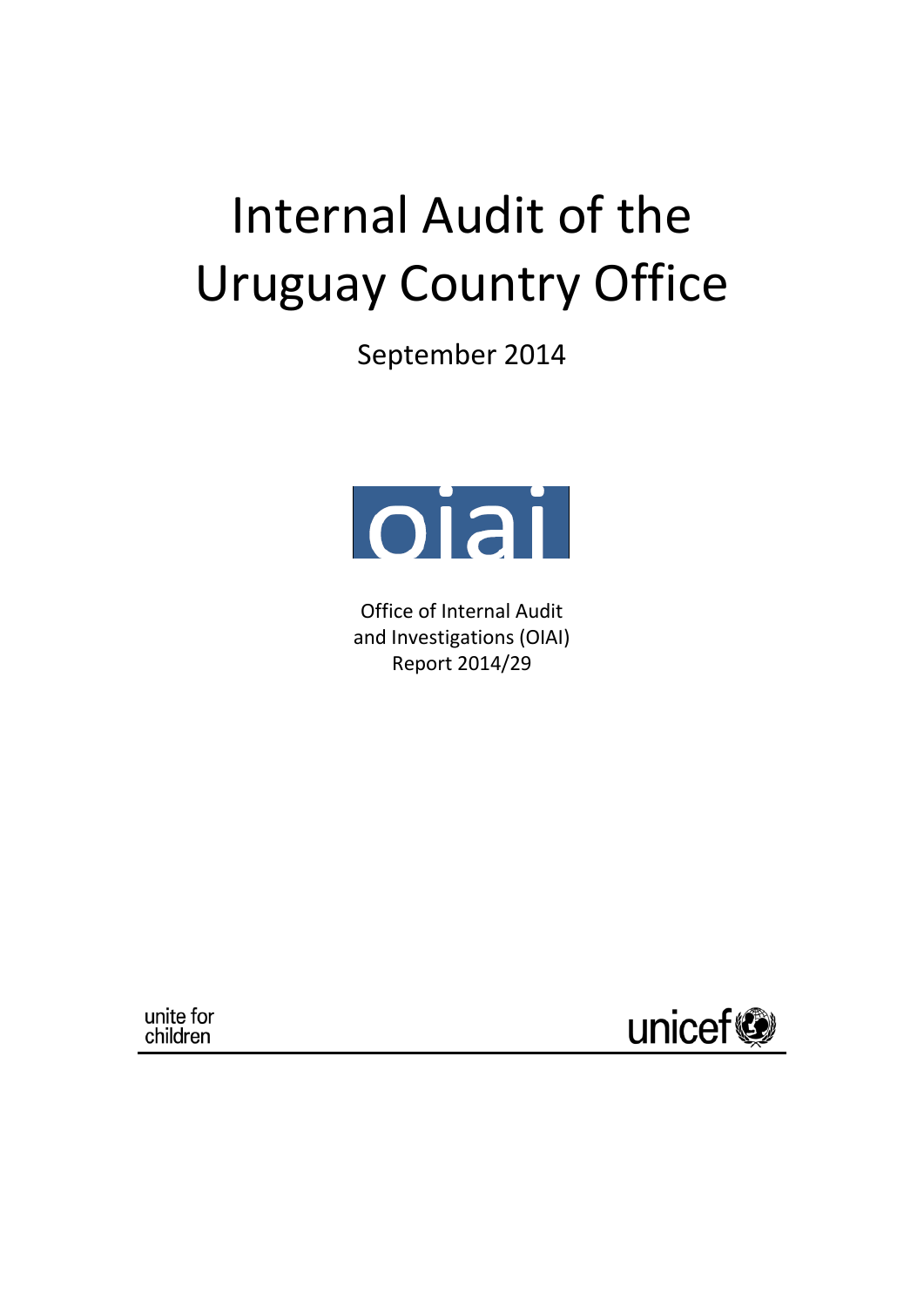# **Summary**

\_\_\_\_\_\_\_\_\_\_\_\_\_\_\_\_\_\_\_\_\_\_\_\_\_\_\_\_\_\_\_\_\_\_\_\_\_\_\_\_\_\_\_\_\_\_\_\_\_\_\_\_\_\_\_\_\_\_\_\_\_\_\_\_\_\_\_\_\_\_\_\_\_\_\_\_\_\_\_\_\_\_

The Office of Internal Audit and Investigations (OIAI) has conducted an audit of the Uruguay country office. The audit sought to assess the office's governance, programme management and operations support. The audit was performed from between 28 May and 15 August 2014. The audit covered the period from January 2013 to 30 April 2014.

The 2011-2015 country programme has three main programme components: *Public policies for social inclusion and equity*; *Child protection and institutional reform*; and *Partnership and social mobilization for children*. Initial total approved budget for the country programme was US\$ 10.0 million, of which US\$ 3.75 million was regular resources (RR) and US\$ 6.25 million was Other Resources (OR). The Executive Board later approved an addition to the ceiling, and the total approved budget rose to US\$ 15.5 million of which US\$ 4.8 million is RR and US\$ 10.7 million is OR. RR are core resources that are not earmarked for a specific purpose, and can be used by UNICEF wherever they are needed. OR are contributions that may have been made for a specific purpose such as a particular programme, strategic priority or emergency response, and may not always be used for other purposes without the donor's agreement. An office is expected to raise the bulk of the resources it needs for the country programme itself (as OR), up to the approved budget ceiling.

Uruguay is a "Delivering as One" (DaO) country. There is therefore a single UN Delivery Action Plan (UNDAP) for the period 2011-2015; this was signed by all the UN agencies in Uruguay with the Government. Financial transactions are mostly processed by UNICEF's Southern Cone Processing Centre (SCPC) based in Buenos Aires in Argentina.

The country office is located in the capital, Montevideo; there are no zone offices. As of April 2014, the country office had a total of 12 approved posts, of which one is for an international professional, five for national officers and six for general service staff. As of April 2014, no established posts were vacant.

### Action agreed following the audit

In discussion with the audit team, the country office has agreed to take a number of measures. Two are being implemented as high priority – that is, to address issues that require immediate management attention. They are as follows.

- The office had not developed standard operating procedures for private sector fundraising (PSFR) activities, and had not defined the roles and responsibilities of the staff involved in various fundraising processes including reconciliation of income received, and recording of information into DonorPerfect. Furthermore, the staffing structure was not in line with the growth in PSFR activities. The office has agreed to take action to address these concerns.
- The office structure included eight additional staff hired through individual and institutional contracts to perform regular staff tasks, including programme and operations activities. This structure had not been approved through UNICEF's programme budget review (PBR) process. The audit also noted that the office had been hiring individuals as institutional contractors over long periods (some since 2002). The payments to these consultants were not linked to specific outputs and the contracts were not subject to competition or review by a contracts review committee on their renewal. The office has agreed to present a revised staffing structure to the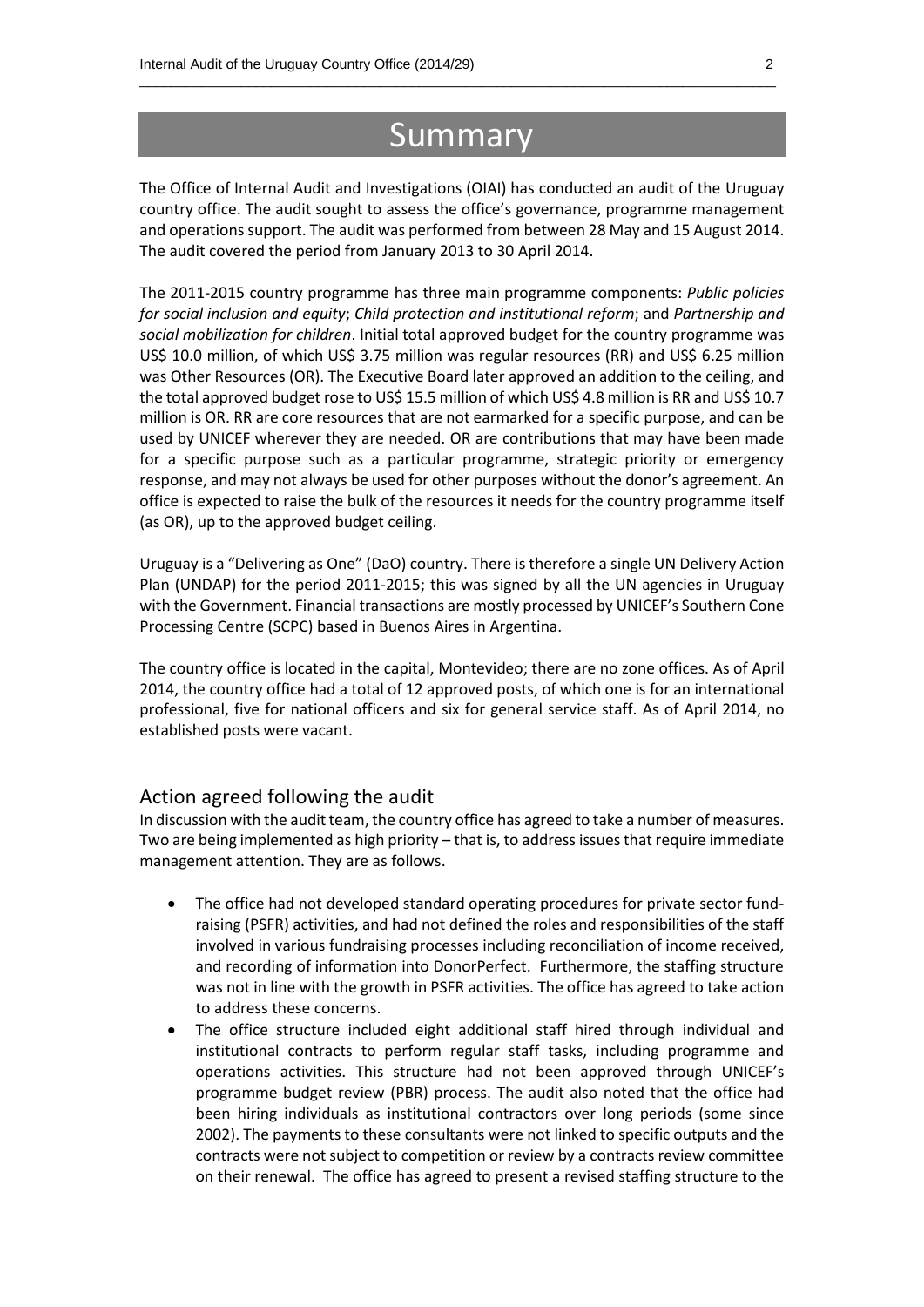programme budget review for approval, and to ensure that contracts issued and payments made comply with UNICEF requirements.

### Conclusion

Based on the audit work performed, OIAI concluded at the end of the audit that, subject to implementation of the agreed actions described, the controls and processes over the Uruguay country office as defined above, were generally established and functioning during the period under audit. Uruguay country office has prepared an action plan to address the issues noted.

\_\_\_\_\_\_\_\_\_\_\_\_\_\_\_\_\_\_\_\_\_\_\_\_\_\_\_\_\_\_\_\_\_\_\_\_\_\_\_\_\_\_\_\_\_\_\_\_\_\_\_\_\_\_\_\_\_\_\_\_\_\_\_\_\_\_\_\_\_\_\_\_\_\_\_\_\_\_\_\_\_\_

The Uruguay country office and OIAI intend to work together to monitor implementation of the measures that have been agreed.

Office of Internal Audit and Investigations (OIAI) September 2014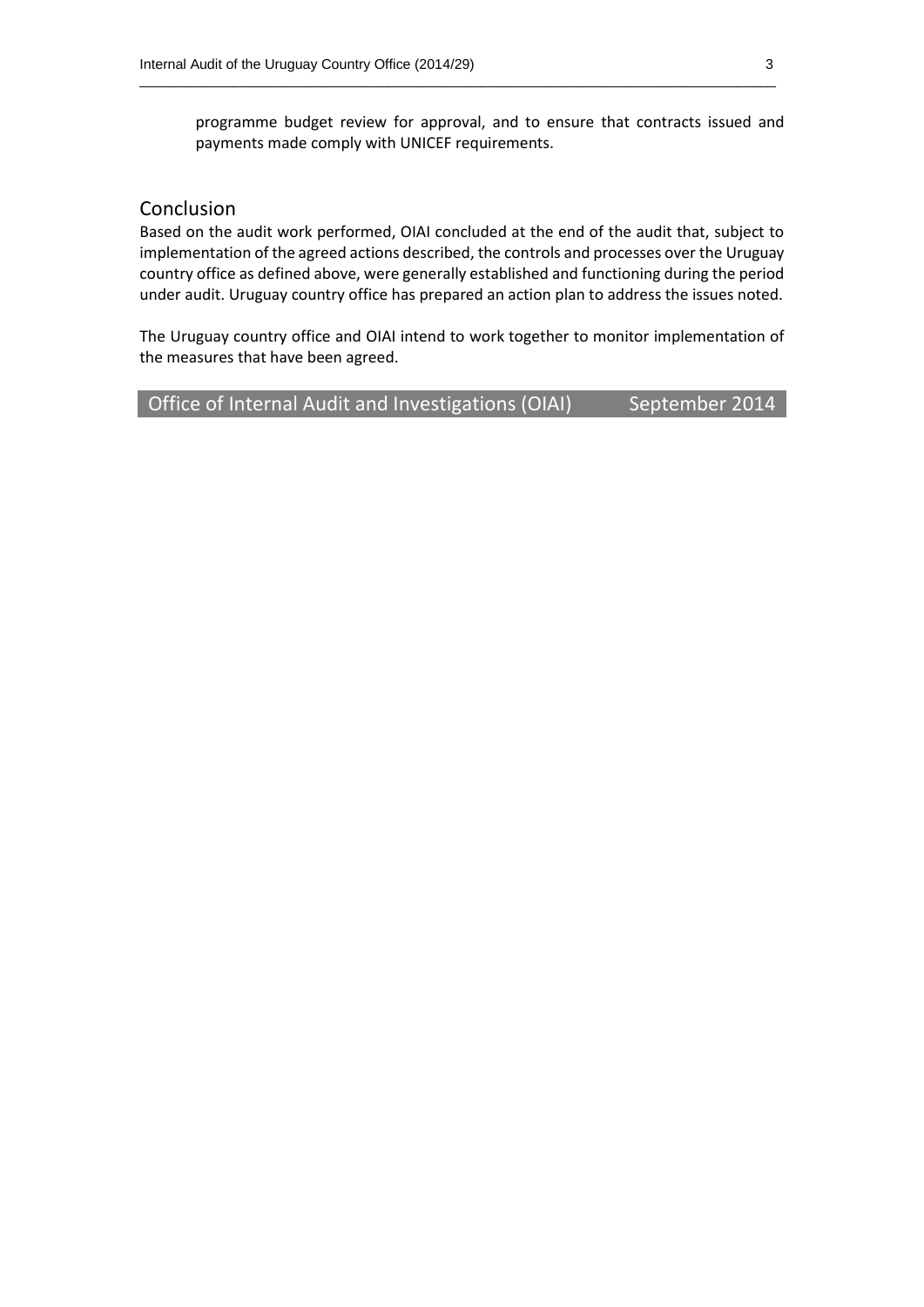# Contents

\_\_\_\_\_\_\_\_\_\_\_\_\_\_\_\_\_\_\_\_\_\_\_\_\_\_\_\_\_\_\_\_\_\_\_\_\_\_\_\_\_\_\_\_\_\_\_\_\_\_\_\_\_\_\_\_\_\_\_\_\_\_\_\_\_\_\_\_\_\_\_\_\_\_\_\_\_\_\_\_\_\_

| <b>Summary</b>                                                     | $\overline{2}$ |
|--------------------------------------------------------------------|----------------|
| <b>Objectives</b>                                                  | 5              |
| <b>Observations</b>                                                | 5              |
| Governance                                                         | 5              |
| Functioning of advisory teams                                      | 6              |
| <b>Establishment of Indicators</b>                                 | 6              |
| Risk management                                                    | $\overline{7}$ |
| Assignment of responsibilities                                     | 7              |
| Fundraising and partnership work processes                         | 8              |
| Staffing needs and use of contractors                              | 10             |
| <b>Ethics</b>                                                      | 11             |
| Office space                                                       | 11             |
| Governance: Conclusion                                             | 11             |
| <b>Programme management</b>                                        | 12             |
| Planning                                                           | 13             |
| Harmonized Approach to Cash Transfers (HACT)                       | 13             |
| Programme management: Conclusion                                   | 14             |
| <b>Operations support</b>                                          | 15             |
| <b>Procurement and Contracts</b>                                   | 15             |
| Information and Communication Technology                           | 16             |
| Operations support: Conclusion                                     | 16             |
| Annex A: Methodology, and definition of priorities and conclusions | 17             |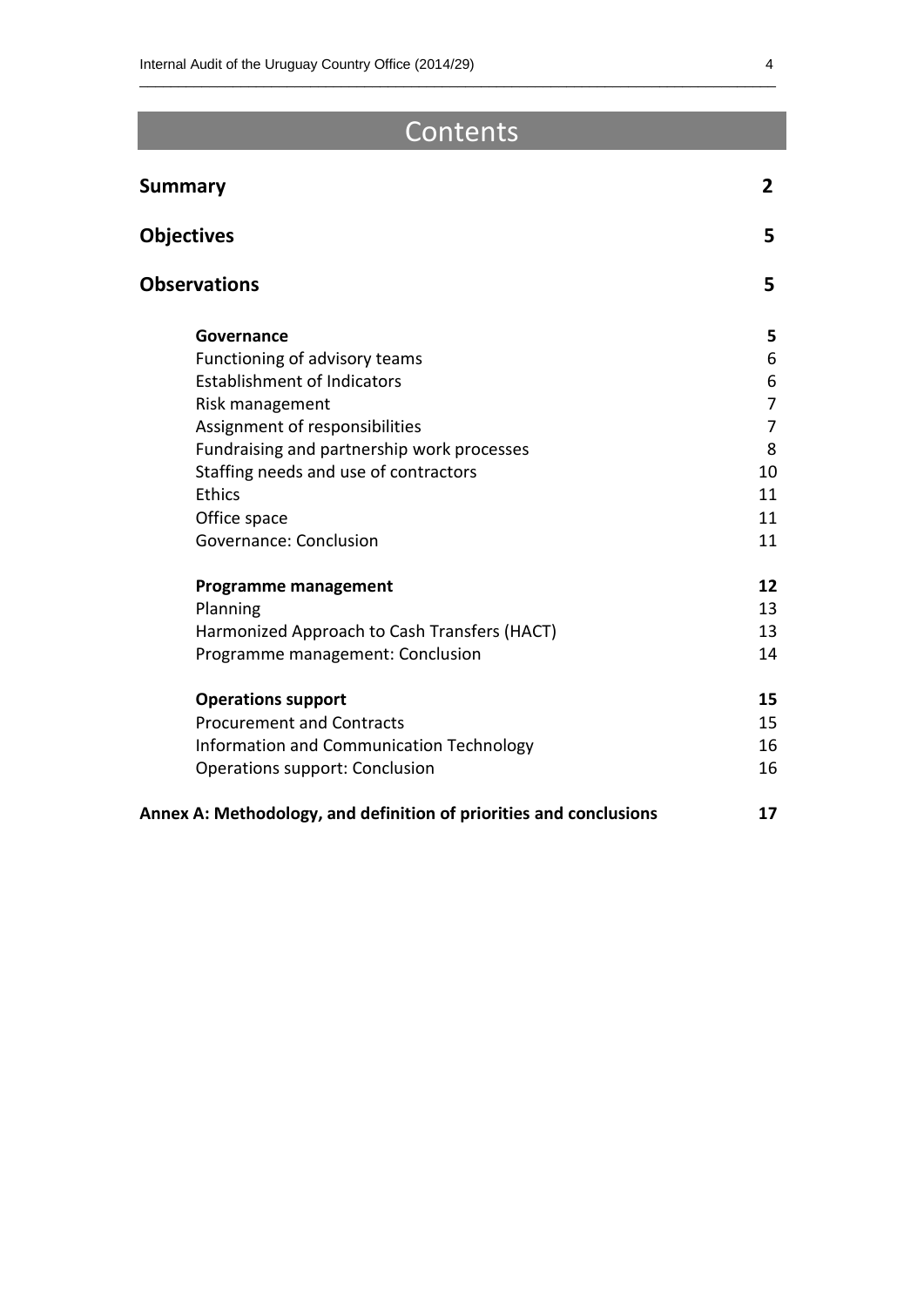# **Objectives**

\_\_\_\_\_\_\_\_\_\_\_\_\_\_\_\_\_\_\_\_\_\_\_\_\_\_\_\_\_\_\_\_\_\_\_\_\_\_\_\_\_\_\_\_\_\_\_\_\_\_\_\_\_\_\_\_\_\_\_\_\_\_\_\_\_\_\_\_\_\_\_\_\_\_\_\_\_\_\_\_\_\_

The objective of the country-office audit is to provide assurance as to whether there are adequate and effective controls, risk-management and governance processes over a number of key areas in the office.

The audit observations are reported upon under three headings: governance, programme management and operations support. The introductory paragraphs that begin each of these sections explain what was covered in that particular area, and between them define the scope of the audit.

# Audit observations

### 1 Governance

In this area, the audit reviews the supervisory and regulatory processes that support the country programme. The scope of the audit in this area includes the following:

- **Supervisory** structures, including advisory teams and statutory committees.
- **Identification** of the country office's priorities and expected results and clear communication thereof to staff and the host country.
- **Staffing structure** and its alignment to the needs of the programme.
- **Performance measurement**, including establishment of standards and indicators to which management and staff are held accountable.
- **Delegation** of authorities and responsibilities to staff, including the provision of necessary guidance, holding staff accountable, and assessing their performance.
- **Risk management**: the office's approach to external and internal risks to achievement of its objectives.
- **Ethics**, including encouragement of ethical behaviour, staff awareness of UNICEF's ethical policies and zero tolerance of fraud, and procedures for reporting and investigating violations of those policies.

As stated in the Summary (p2, above), Uruguay is a Delivering as One (DaO) country for the UN. DaO aims at a more unified and coherent UN structure at the country level, with a single unified programme of activities that is agreed with the government by the UN. The aim is to reduce duplication, competition and transaction costs. Originally launched in 2007 in eight pilot countries, DaO has also been adopted by UN agencies in a number of others. The audit did not review the overall functioning of the DaO process, as this is done jointly by the UN agencies according to agreed standard operating procedures (SoPs). The review of this issue was limited to interviews with UNICEF staff members only.

All the other areas listed above were covered, and the audit found that controls were functioning well over a number of areas. Office priorities and expected results are clearly identified and communicated to staff and the host country.

The office has established appropriate advisory committees including the country management team (CMT).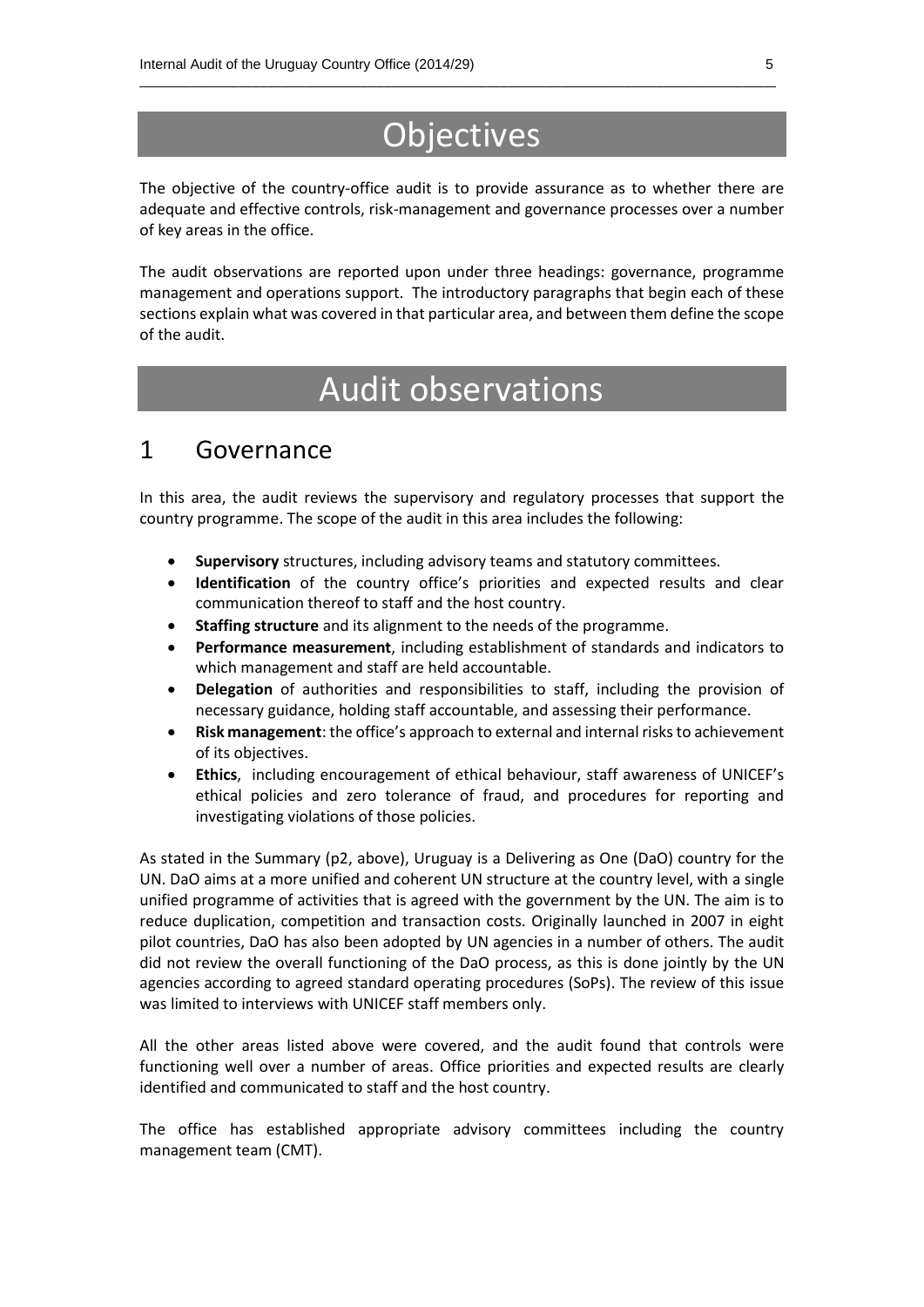The evaluations of staff members' performance for 2013 were timely, as was establishment of 2014 objectives for staff members.

\_\_\_\_\_\_\_\_\_\_\_\_\_\_\_\_\_\_\_\_\_\_\_\_\_\_\_\_\_\_\_\_\_\_\_\_\_\_\_\_\_\_\_\_\_\_\_\_\_\_\_\_\_\_\_\_\_\_\_\_\_\_\_\_\_\_\_\_\_\_\_\_\_\_\_\_\_\_\_\_\_\_

However, the audit also noted the following.

### Functioning of advisory teams

Country offices are expected to maintain appropriate teams and committees to monitor and guide their operations and the implementation of the country programme. The office, in coordination with the Southern Cone Processing Centre (SCPC), issued the terms of reference of various governance teams and committees. The terms of reference specified the purpose, functions and composition of the teams and committees.

However, the audit noted that the minutes of the CMT did not record approval of the minutes from previous meetings. The CMT did not document follow-up of the implementation of the priorities included in the annual management plan (AMP). Indeed, the review of the priorities was not documented in any other forum.

The audit also reviewed a sample of minutes of the Contract Review Committee (CRC). In three out of the five cases, the Representative did not indicate their approval.

The office did not have a system for documenting the follow-up of actions agreed during meetings.

**Agreed action 1 (medium priority):** The office agrees to ensure that:

- i. The minutes of various governance team and committees meetings, including the country management team (CMT) and the contracts review committee (CRC) meetings, are formally approved by a responsible staff member (such as the Representative), and that agreed actions are followed up for action.
- ii. There is a process for the follow-up of implementation of priorities included in the annual management plans.

Staff responsible for taking action: Representative, Operations Manager Southern Cone Processing Centre, and Operations Assistant Date by which action will be taken: 31 October 2014

### Establishment of indicators

The office had established nine key performance indicators, but they had not been kept upto-date; for example the current indicators did not include Private Fundraising & Partnerships (PFP) activities. The Representative indicated that there was a need for the CMT to review and update the country office indicators.

**Agreed action 2 (medium priority):** The office agrees to update the performance indicators, and assign responsibility to individuals or committees to monitor performance against them and periodically report their findings to the country management team and/or the Representative.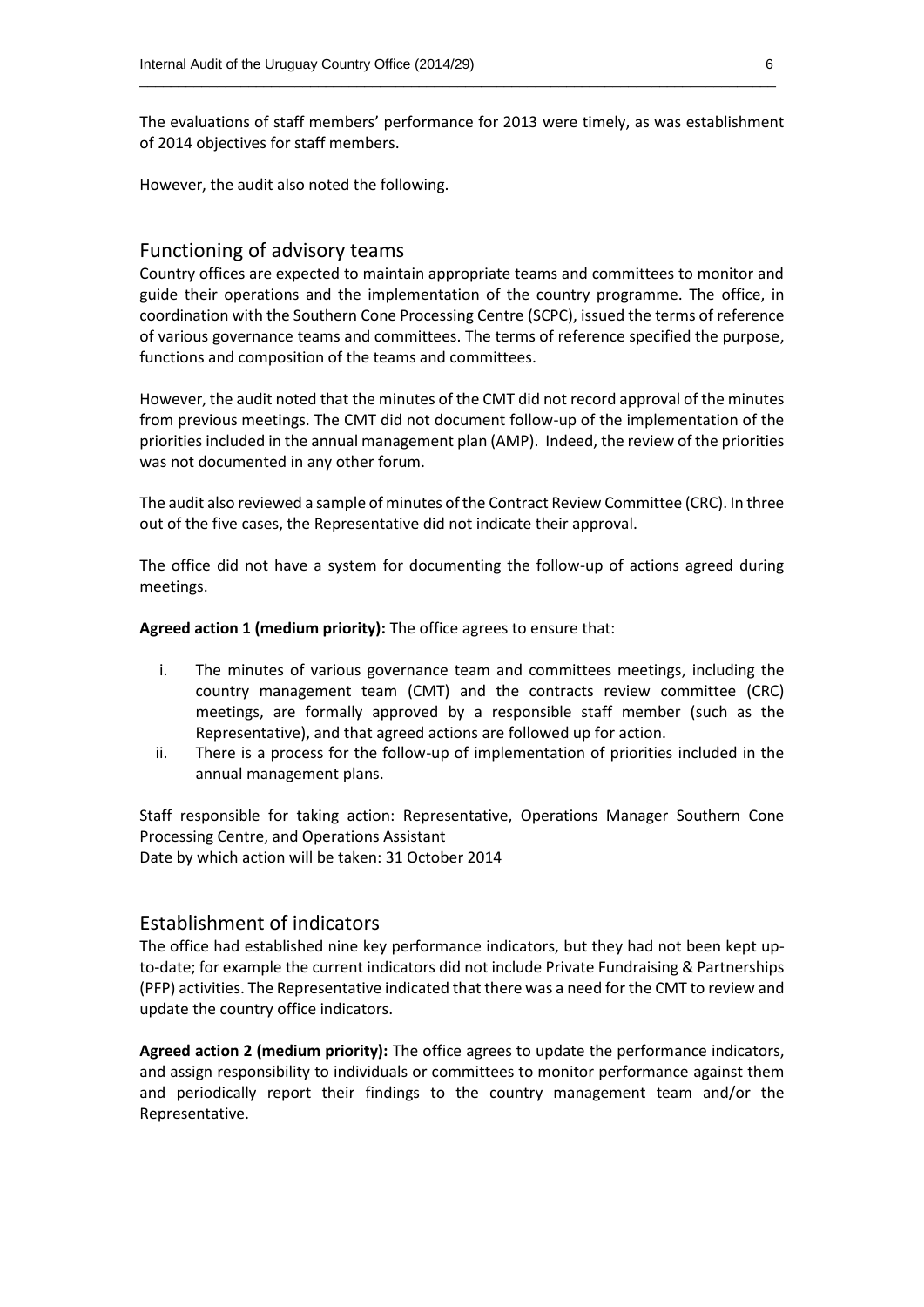Staff responsible for taking action: Programme Assistant, Operations Assistant and country management team

\_\_\_\_\_\_\_\_\_\_\_\_\_\_\_\_\_\_\_\_\_\_\_\_\_\_\_\_\_\_\_\_\_\_\_\_\_\_\_\_\_\_\_\_\_\_\_\_\_\_\_\_\_\_\_\_\_\_\_\_\_\_\_\_\_\_\_\_\_\_\_\_\_\_\_\_\_\_\_\_\_\_

Date by which action will be taken: 31 October 2014

### Risk management

The audit verified whether the office had systematically managed the risks and opportunities that could affect the achievement of its objectives, in accordance with UNICEF's enterprise risk management (ERM) policy. The policy includes performance of a Risk and Control Self-Assessment (RCSA), in which an office or unit reviews risks and the measures that should be used to mitigate them.

The Uruguay office informed the audit that it had developed a first broad and systematic risk analysis and action plan in 2010, covering programmatic, operational and fundraising functions. It had also reviewed several risks in 2012. However, the office had done nothing more in terms of ERM during 2013 and 2014. Some risks also lacked action plans for mitigation, and responsible staff members and target dates for further review were not recorded.

The ERM section for the country office in InSight<sup>1</sup> remained blank. It was stated in the office's 2013 annual report that a review of ERM had been done during the year, but this was not accurate. During an interview with the PFP Officer, it was mentioned that, based on experience in this area in the country, several risks had been identified, for which the office had implemented some mitigating activities. However, there was nothing of this in any riskmanagement document.

**Agreed action 3 (medium priority):** The office has agreed to conduct a comprehensive officewide risk and control self-assessment, update the risk and control library and ensure that all the work performed on enterprise risk management and the risks identified are recorded in InSight.

Staff responsible for taking action: Planning Officer in collaboration with Operations Assistant and Programme Assistant.

Date by which action will be taken: 31 December 2014

### Assignment of responsibilities

**.** 

UNICEF's resource mobilization, budgeting, programming, spending and reporting are recorded in UNICEF's management system, VISION, which was introduced in January 2012.

Access to VISION is given through the provisioning of a user identification (ID) that has "roles" assigned to it. Heads of Offices, and their delegates, approve the provisioning of VISION user IDs and their corresponding roles, using the guidelines in UNICEF Financial and Administrative Policy No. 1: *Internal Controls and its supplements*. Each office is also required to maintain a manual Table of Authorities (ToA); the Head of the Office should review the ToA periodically (preferably quarterly) to confirm its continued accuracy and appropriateness. An

<sup>&</sup>lt;sup>1</sup> InSight is the performance component in UNICEF's management system, VISION. It streamlines programme and operations performance management, increases UNICEF staff access to priority performance information, and exchanges between country offices, regional offices and HQ divisions, as everyone sees the same data/information.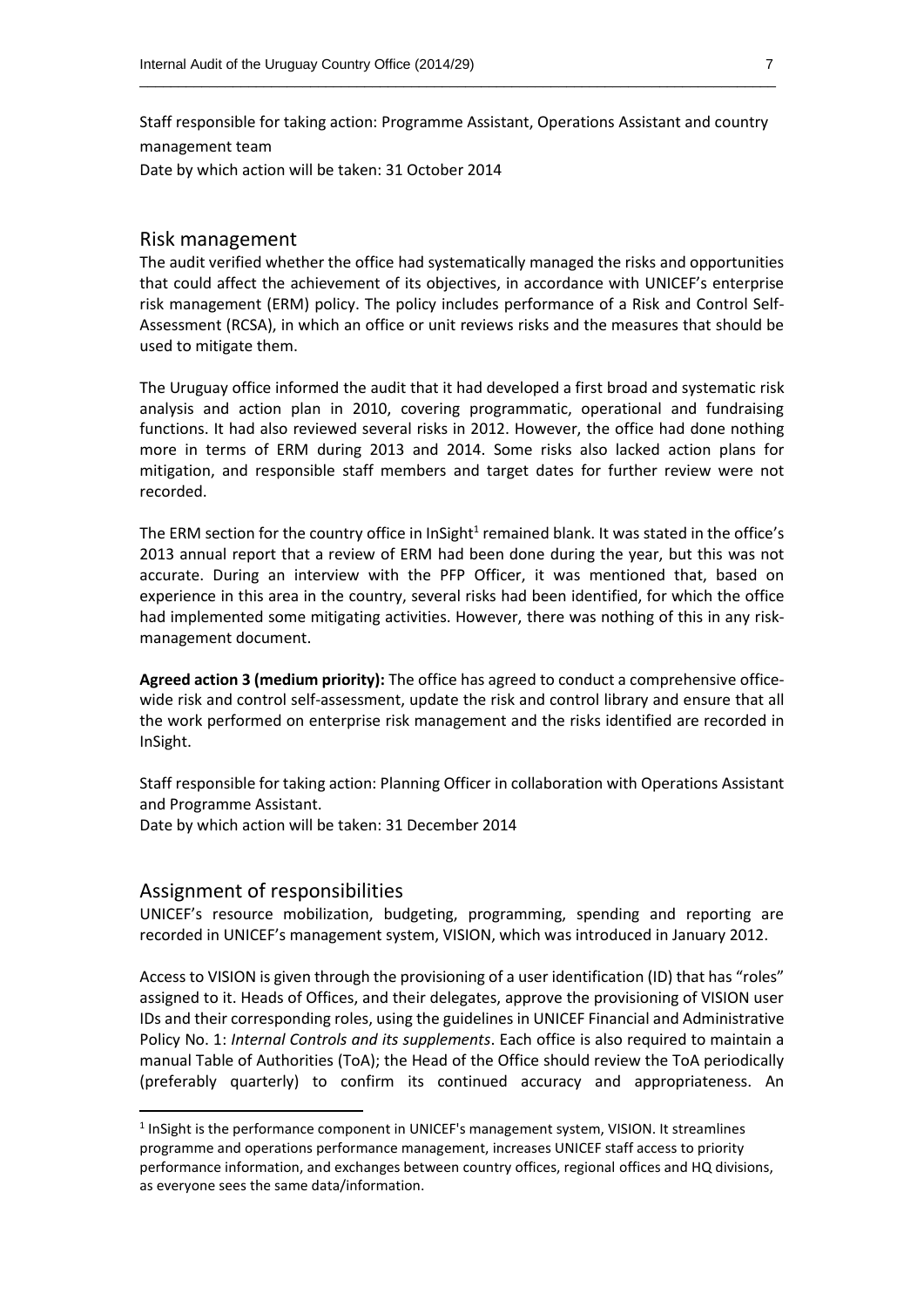understanding of these roles, and the responsibilities assigned to staff, is essential in approving role assignments.

\_\_\_\_\_\_\_\_\_\_\_\_\_\_\_\_\_\_\_\_\_\_\_\_\_\_\_\_\_\_\_\_\_\_\_\_\_\_\_\_\_\_\_\_\_\_\_\_\_\_\_\_\_\_\_\_\_\_\_\_\_\_\_\_\_\_\_\_\_\_\_\_\_\_\_\_\_\_\_\_\_\_

With the implementation of VISION, the office had assigned roles to staff members and mapped these roles in the system. Staff were formally notified of the roles/authorities assigned to them and acknowledged their awareness of the responsibilities and accountabilities associated with exercising these financial authorities. However, because of the small number of staff in the office, individual staff members were delegated multiple authorities such as authorizing, purchase-order releasing, receiving, certifying, approving and paying officers. As of the end of May 2014, the Approva<sup>2</sup> report from VISION reflected 13 violations, of which nine were rated as high priority. Where an office has many staff, these roles can be easily segregated. In a small office this is clearly more difficult. However, in such cases an office would be expected to have measures or controls in place to mitigate the lack of segregation. The office had not developed and documented measuresto minimize the risks presented by the violations.

The office did not define staff responsibilities and authorities related to non-VISION transactions. Examples included PFP transactions such asincome collection, and reconciliation between DonorPerfect<sup>3</sup> batches and payments made in the UNICEF bank account and recorded in VISION.

The SCPC Manager had visited the country office in preparation for this audit, and recommended adjustments to the ToA to eliminate and/or mitigate some of the conflicts. Some of these actions had not been taken by the completion of the audit.

**Agreed action 4 (medium priority)**: The office agrees to:

- i. Implement recommendations made by the SCPC Manager, review the Table of Authorities and remove, where possible, conflicts in assigned roles.
- ii. Where these cannot be removed, establish and document mitigation measures that ensure that staff members assigned conflicting roles do not exercise them on the same transactions.

Staff responsible for taking action: Operations Assistant in collaboration with SCPC Operations Manager

Date by which action will be taken: 31 October 2014

**Agreed action 5 (medium priority)**: The office has agreed to define staff responsibilities and authorities for non-VISION transactions including those related to income collection, reconciliations of the information in DonorPerfect and related UNICEF records.

Staff responsible for taking action: Representative, Operations Assistant Date by which action will be taken: 31 October 2014

### Fundraising and partnership work processes

**.** 

Uruguay's private-sector fundraising activities had increased over the years. In 2012, PSFR

<sup>&</sup>lt;sup>2</sup> Approva is a software tool that UNICEF uses for (among other things) identification of segregationof-duties conflicts.

<sup>3</sup> DonorPerfect is the software package that UNICEF uses for management of fundraising.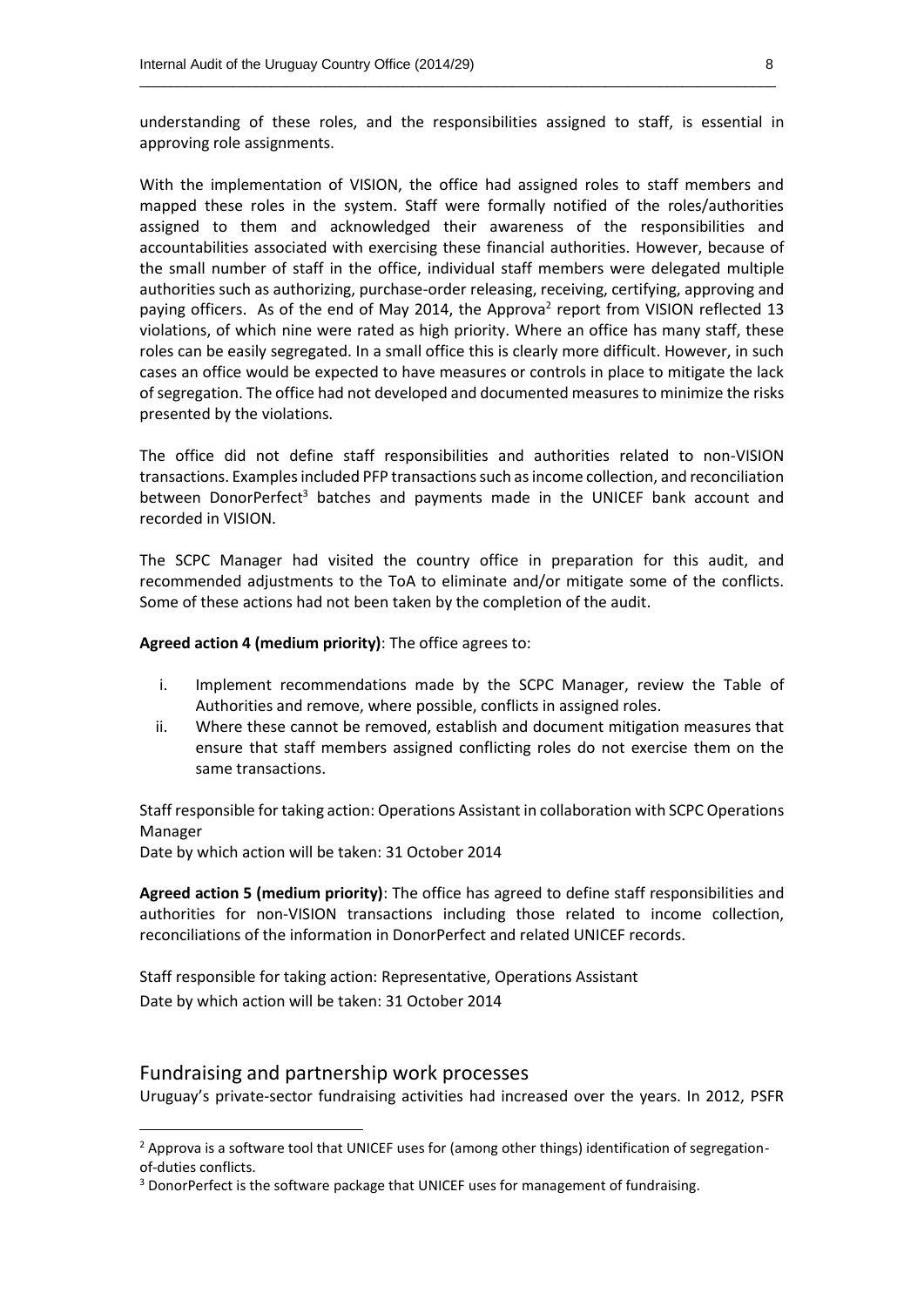accounted for an annual income of US\$ 1.8 million; this increased to US\$ 2.5 million in 2013, and it was estimated that at the end of 2014 the office would reach a target of US\$ 3 million.

\_\_\_\_\_\_\_\_\_\_\_\_\_\_\_\_\_\_\_\_\_\_\_\_\_\_\_\_\_\_\_\_\_\_\_\_\_\_\_\_\_\_\_\_\_\_\_\_\_\_\_\_\_\_\_\_\_\_\_\_\_\_\_\_\_\_\_\_\_\_\_\_\_\_\_\_\_\_\_\_\_\_

The office had not developed a standard operating procedure (SOP) for fundraising work process – for example, workflows for donations made by different methods, acceptance and recording of collection, refunds, and verification of completeness and correctness of donor information. The office had also not clarified, in writing, the responsibilities of staff involved in various steps in fundraising work processes.

These included the monitoring and verification of the work performed by the Operations Assistant who performed most administrative activities for private fundraising and partnerships (PFP) inside and outside VISION. This staff member was involved in selecting contracts and in the preparation and validation of PFP revenue reports sent to the SCPC. The reconciliation of income received, bank statements and recording of information into DonorPerfect was being performed by PFP staff and consultants. In these areas, there was inadequate segregation of duties and with no mitigation processes in place (see also previous observation, *Assignment of responsibilities*).

The audit did not find a plan to adjust the PFP staffing structure to reflect the increased fundraising activities. Due to increased workload, the country office had outsourced additional staff. These outsourced staff managed confidential information from more than 40,000 pledge donors. Although the country office stated that these staff members had signed the same confidentiality agreement as any other UNICEF staff member, there was a risk in their handling such sensitive information as confidential customer data. In response to the audit's inquiries, the Representative also raised concerns about the PFP staffing structure and highlighted the conflicting requirements between maintaining the light staff structure that had been approved by the Programme Budget Review (PBR), <sup>4</sup> and the need for extra staff to ensure compliance with PFP reconciliation procedures. (See also following observation, *Staffing needs and use of contractors*.)

**Agreed action 6 (high priority)**: The office agrees to, with support from the Southern Cone Hub:

- i. Develop a standard operating procedure (SOP) for private sector fundraising and ensure that the responsibilities and accountabilities of all staff involved in various fundraising processes are clarified, including those for reconciliation of income received, bank statements and recording of information into the DonorPerfect system (in accordance with guidance from Private Fundraising and Partnerships Division).
- ii. Review the staffing structure in the Private Funding and Partnerships (PFP) section and develop a PFP structure plan in line of expected growth of PFP. The office will present the proposed structure to the Programme Budget Review for review and approval—see recommendation on staffing structure below.

Staff responsible for taking action: Representative, SCPC Operations Manager, Private Fundraising and Partnerships Officer

 $\overline{a}$ 

<sup>4</sup> The programme budget review (PBR) is a review of a UNICEF unit or country office's proposed management plan for its forthcoming country programme. For a country office, it is carried out by a regional-level committee, which will examine – among other things – the proposed office structure, staffing levels and fundraising strategy, and whether they are appropriate for the proposed activities and objectives.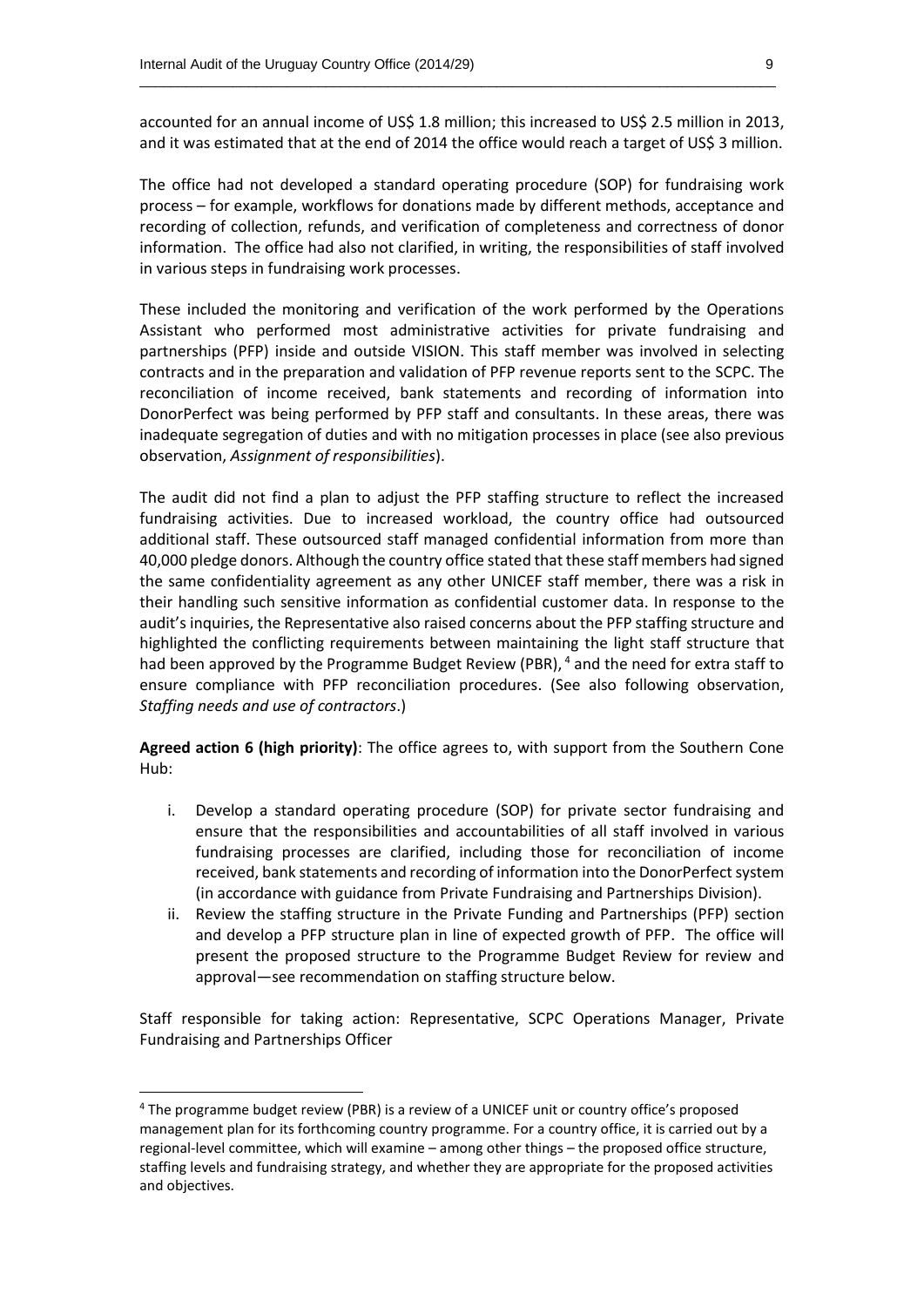Date by which action will be taken: June 2015

### Staffing needs and use of contractors

The office had a total workforce of 12 posts (one international professional, five national officers, and six general service). This number of staff was not considered ideal for the country programme. Staff had multiple roles. For example, there was no Deputy Representative and the Social Policy Specialist, who was also in charge of education, was the officer-in-charge when the Representative was away. The Early Child Development Officer addressed health, HIV and nutrition; the Planning and Monitoring officer also dealt with child protection issues; and the Communication Officer covered advocacy, external communication and communication for development. The information and communications technology (ICT) post had been abolished in 2013.

\_\_\_\_\_\_\_\_\_\_\_\_\_\_\_\_\_\_\_\_\_\_\_\_\_\_\_\_\_\_\_\_\_\_\_\_\_\_\_\_\_\_\_\_\_\_\_\_\_\_\_\_\_\_\_\_\_\_\_\_\_\_\_\_\_\_\_\_\_\_\_\_\_\_\_\_\_\_\_\_\_\_

To help this small staff meet the demands of the programme, the office had been outsourcing staff, using both individual contracts, and long-term institutional contracts. At the time of the audit, the total number of non-UNICEF staff hired by the office was eight – two-thirds as many as the number of staff approved for the country programme. These non-UNICEF staff on contract included the office receptionist, the office maintenance staff, the information and communications (ICT) officer, two programme staff members, and three staff members for PFP. These contractors performed tasks that should normally be performed by staff in established posts (i.e. posts authorized through the PBR process).

In addition, the office had hired four specialized professionals under institutional long-term contracts to support specific programme areas in monitoring and evaluation, technical assistance in education media, violence and abuse against children, and in juvenile penal justice. These contractors were individuals registered as enterprises, which allowed them to be entered in VISION as institutional contractors. They were being paid monthly salaries that were not linked to specific outputs, and their recruitment was not subject to competition. Some of these individuals had had renewable contracts with UNICEF since as far back as 2002. The audit concluded that the above occurred because the existing staffing structure was not adequate to effectively support both the planned country programme and the PFP growth mentioned in the previous observation.

The country office is drafting a new country programme to start in 2016. This offers the office an opportunity to review its staffing requirements for 2015 and beyond informed by the experiences of managing the current country programme and the graduation of Uruguay into a high-income status country in 2013.

#### **Agreed action 7 (high priority)**: The office agrees to:

- i. Review its staffing requirements (including short term and long-term country programme requirements for non-staff and long term institutional contractors), and present a proposal to the regional programme budget review (PBR) for a realistic and sustainable programme structure and ensure implementation ofthe staffing structure as approved by the PBR.
- ii. Ensure that payments to institutional contractors are based on specified validated outputs in the contracts and that their renewal is subject to competition (see also observation *Procurement and contracts*, p15 below).

Staff responsible for taking action: Representative in collaboration with SCPC Operations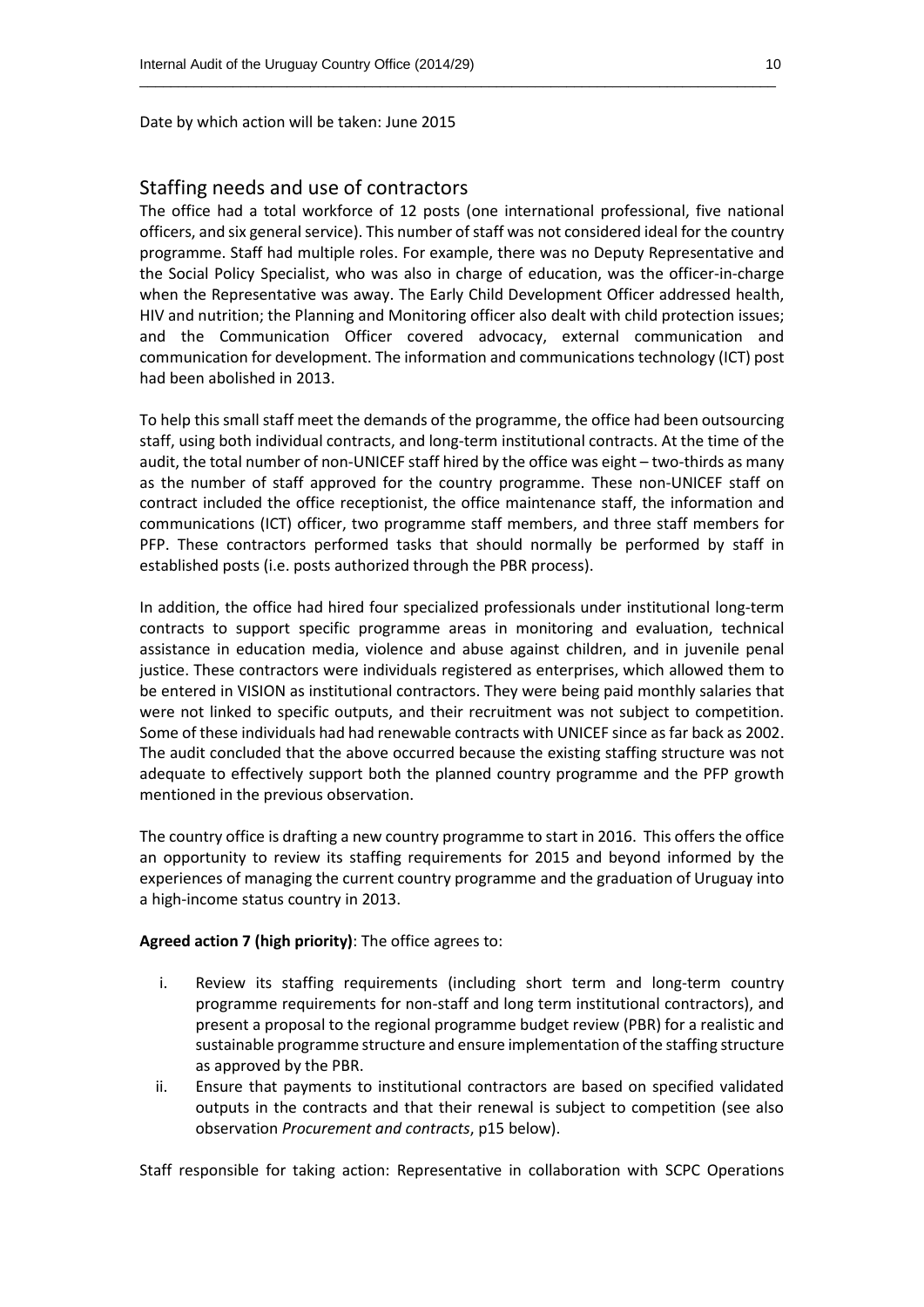Manager, Planning Officer, CMT and LSA (Local Staff Association). Date by which action will be taken: June 2015

### Ethics

The office had not organized a specific session or presentation on ethics policy and fraud. Staff members did not sign a statement acknowledging receipt of the Ethics policies and their commitment to comply. The audit also noted that the outsourced staff were not systematically informed of UNICEF's ethical policies and zero tolerance of fraud, or of procedures for reporting and investigating violations of those policies. Neither was this clear with regard to partners that received funds from UNICEF.

\_\_\_\_\_\_\_\_\_\_\_\_\_\_\_\_\_\_\_\_\_\_\_\_\_\_\_\_\_\_\_\_\_\_\_\_\_\_\_\_\_\_\_\_\_\_\_\_\_\_\_\_\_\_\_\_\_\_\_\_\_\_\_\_\_\_\_\_\_\_\_\_\_\_\_\_\_\_\_\_\_\_

**Agreed action 8 (medium priority)**: The office agrees to organize presentations on UNICEF's ethical standards and zero tolerance of fraud for all staff members, long-term consultants and partners.

Staff responsible for taking action: Representative Date by which action will be taken: October 2014

### Office space

Since 1993 the Government of Uruguay has been providing UNICEF with office space in Montevideo. The Government also covers expenses for electricity and two telephone lines. The UNICEF office pays a monthly maintenance fee of US\$ 1,750 that covers various services such as water, elevator maintenance, cleaning, etc. However, the use of the office space by UNICEF is not documented in an agreement with the Government.

**Agreed action 9 (medium priority)**: The office should sign a memorandum of understanding (MoU) with the Government of Uruguay to document the use of the office space and related maintenance and operating costs.

Staff responsible for taking action: Representative Date by which action will be taken: June 2015

#### Governance area: Conclusion

Based on the audit work performed, OIAI concluded that the controls and processes over governance, as defined above, needed improvement to be adequately established and functioning.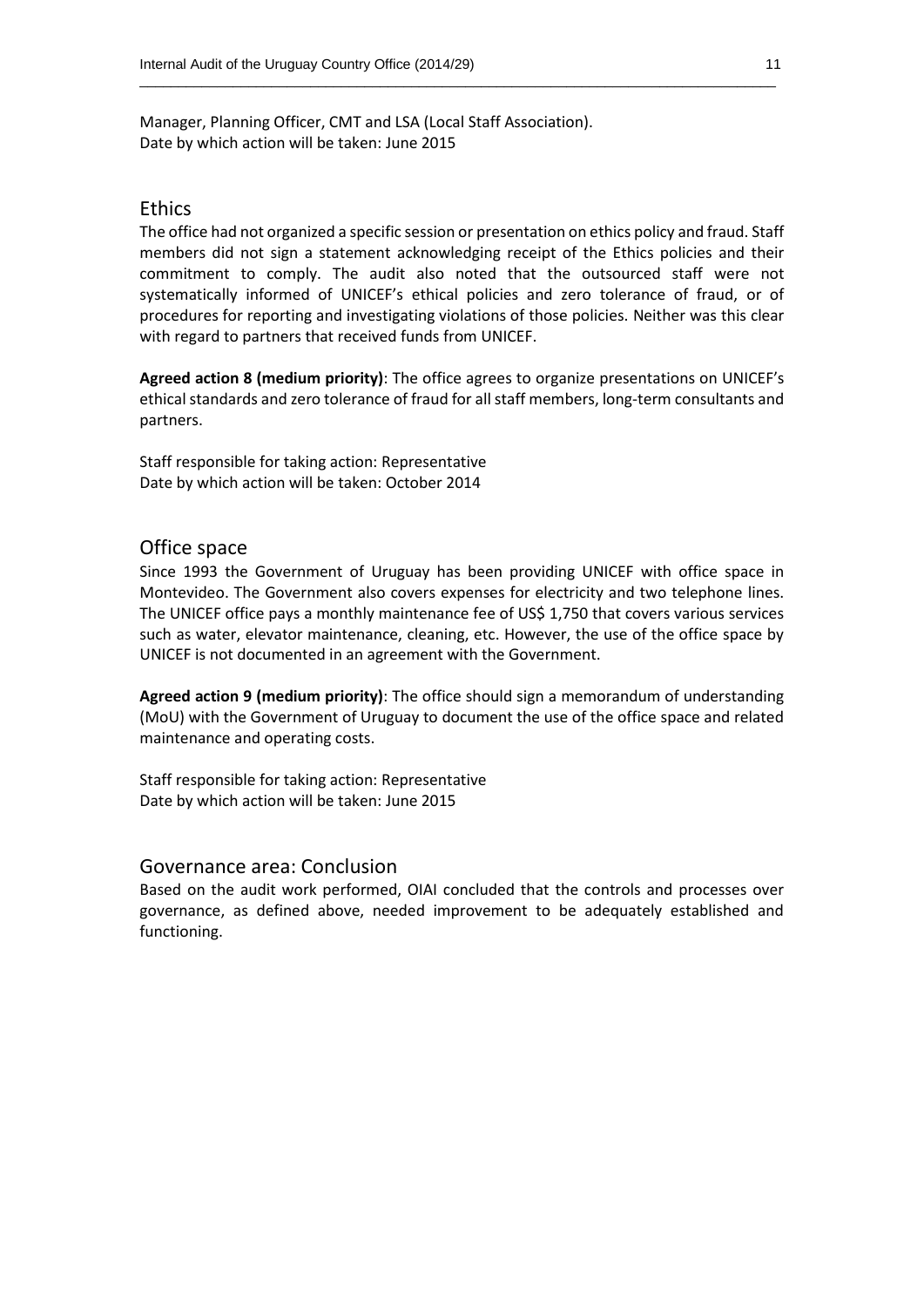### 2 Programme management

In this area, the audit reviews the management of the country programme – that is, the activities and interventions on behalf of children and women. The programme is owned primarily by the host Government. The scope of the audit in this area includes the following:

\_\_\_\_\_\_\_\_\_\_\_\_\_\_\_\_\_\_\_\_\_\_\_\_\_\_\_\_\_\_\_\_\_\_\_\_\_\_\_\_\_\_\_\_\_\_\_\_\_\_\_\_\_\_\_\_\_\_\_\_\_\_\_\_\_\_\_\_\_\_\_\_\_\_\_\_\_\_\_\_\_\_

- **Resource mobilization and management**. This refers to all efforts to obtain resources for the implementation of the country programme, including fundraising and management of contributions.
- **Planning**. The use of adequate data in programme design, and clear definition of results to be achieved, which should be specific, measurable, achievable, realistic and timebound (SMART); planning resource needs; and forming and managing partnerships with Government, NGOs and other partners.
- **Support to implementation**. This covers provision of technical, material or financial inputs, whether to governments, implementing partners, communities or families. It includes activities such as supply and cash transfers to partners.
- **Monitoring of implementation**. This should include the extent to which inputs are provided, work schedules are kept to, and planned outputs achieved, so that any deficiencies can be detected and dealt with promptly.
- **Reporting.** Offices should report achievements and the use of resources against objectives or expected results. This covers annual and donor reporting, plus any specific reporting obligations an office might have.
- **Evaluation**. The office should assess the ultimate outcome and impact of programme interventions and identify lessons learned.

All the above areas were covered in this audit.

The audit found that controls were functioning well over a number of areas. The office had conducted adequate mid-year and annual reviews in 2013. The mid-term review of the 2011- 2015 country programme had been conducted at country level with the participation of implementing partners.

The workplans were linked to the UNDAF<sup>5</sup> and the UNDAP<sup>6</sup> with the activities and results to be achieved being informed by these documents. The office had developed a clear strategy for PSFR, and was meeting its own OR requirements through PSFR activities.

Programme monitoring activities were entered in InSight and there were periodic progress reviews. Programme Officers participated in interagency monitoring meetings for the UNDAP outcomes that were related to UNICEF. These meetings did not monitor the specific activities conducted for each of the UN agencies, but examined the progress of joint work towards achieving the UNDAF.

However, the audit also noted the following.

 $\overline{a}$ 

<sup>&</sup>lt;sup>5</sup> The United Nations Development Assistance Framework (UNDAF), which is a broad agreement between the UN as a whole and the government, setting out the latter's chosen development path, and how the UN will assist.

 $6$  UN Delivery Action Plan (UNDAP), a single action plan agreed with the government by the UN agencies. As stated in the Summary, the UN in Uruguay "delivers as one".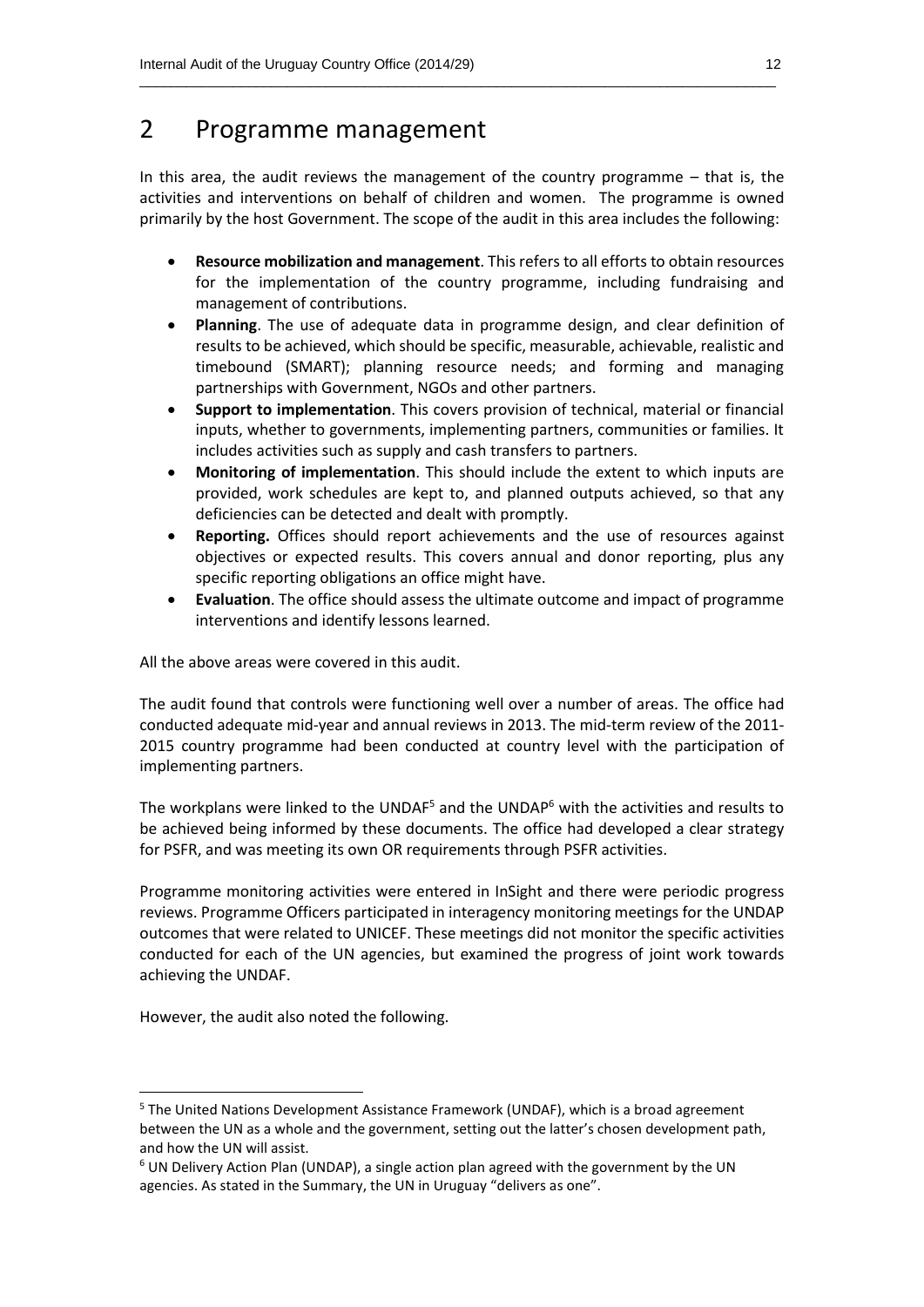### Planning

 $\overline{a}$ 

Under the UNDAP, the office was managing three programme components: *Public policies for social inclusion and equity*; *Child protection and institutional reform*; and *Partnership and social mobilization for children*. The office had developed the 2013-2014 rolling workplans (RWPs) jointly with implementing partners. The workplans, which outlined the expected results and planned activities, plus budgets, timeframes and implementing partners for each activity, had been endorsed by the implementing partners.

\_\_\_\_\_\_\_\_\_\_\_\_\_\_\_\_\_\_\_\_\_\_\_\_\_\_\_\_\_\_\_\_\_\_\_\_\_\_\_\_\_\_\_\_\_\_\_\_\_\_\_\_\_\_\_\_\_\_\_\_\_\_\_\_\_\_\_\_\_\_\_\_\_\_\_\_\_\_\_\_\_\_

The audit reviewed the intermediate results (outputs)<sup>7</sup> in the workplans, and noted that most of them were not specific and measurable, and in some cases described activities rather than the results to be achieved. Furthermore, the output results were generally broad and were not specific, measurable and realistic. They included the use of words like "reduced", "implemented" and "improved" that were difficult to measure. While there were performance indicators for these outputs, some of them did not have baselines – which raised questions as to how the targets were set and whether they were realistic, and how progress would be assessed.

The above weaknesses occurred because the office had not established an adequate process for quality review of the workplans before they were finalized.

**Agreed action 10 (medium priority):** The office will provide guidance and a quality assurance mechanism for the development of workplans to ensure that the expected results are specific, measurable, achievable, realistic, and time bound (SMART), and describe the change expected in the situation of children and women as well as the activity contributing to it.

Staff responsible for taking action: Representative Planning Officer Date by which action will be taken: June 2015

### Harmonized Approach to Cash Transfers (HACT)

Offices are required to implement the Harmonized Approach to Cash Transfers (HACT). With HACT, the office relies on implementing partners to manage and report on the use of funds provided for agreed activities. This reduces the amount of supporting documentation UNICEF demands from the partner, thus cutting bureaucracy and transaction costs.

HACT makes this possible by requiring offices to systematically assess the level of risk before making cash transfers to a given partner, and to adjust their method of funding and assurance practices accordingly. HACT therefore includes micro-assessments of the individual implementing partners, both government entities and NGOs. There should also be a macroassessment of the country's financial management system.

As a further safeguard, the HACT framework requires offices to carry out assurance activities based on an approved plan covering a period of time, regarding the proper use of cash transfers. Assurance activities should include spot checks, programme monitoring and special audits. There should also be audits of implementing partners expected to receive more than

 $<sup>7</sup>$  UNICEF programmes plan for results on two levels. A programme component result (PCR) is an</sup> output of the country programme, against which resources will be allocated. An intermediate result (IR) is a description of a change in a defined period that will significantly contribute to the achievement of a PCR. From 2014, the terminology has been changed from PCR/IR to "outcome"/"output".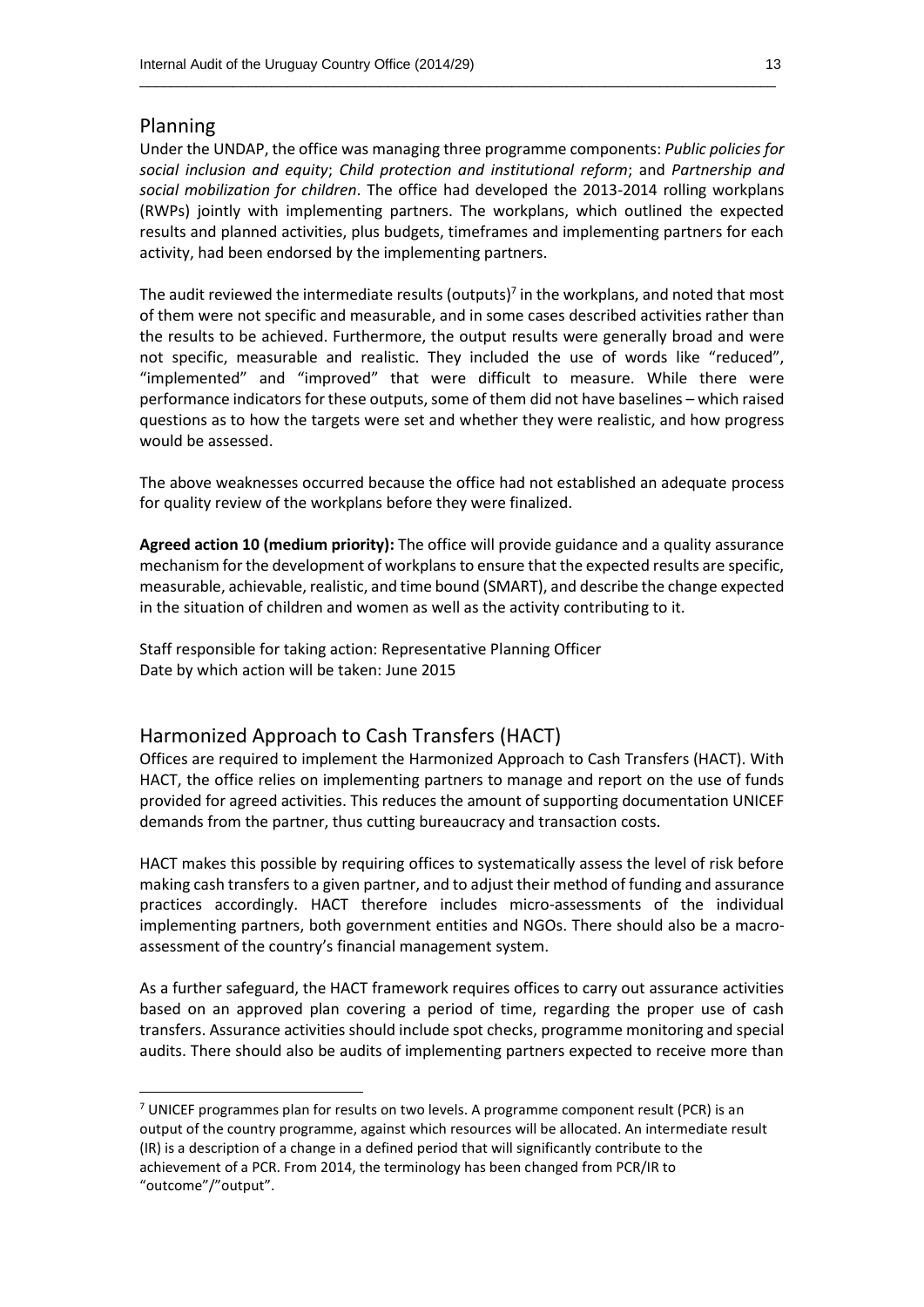US\$ 500,000 during the programme cycle. HACT is also required for two other UN agencies in Uruguay (UNDP and UNFPA<sup>8</sup>). UNDP, UNFPA and UNICEF had together carried out a new macro-assessment in 2012 for the current programme cycle 2012-2015.

\_\_\_\_\_\_\_\_\_\_\_\_\_\_\_\_\_\_\_\_\_\_\_\_\_\_\_\_\_\_\_\_\_\_\_\_\_\_\_\_\_\_\_\_\_\_\_\_\_\_\_\_\_\_\_\_\_\_\_\_\_\_\_\_\_\_\_\_\_\_\_\_\_\_\_\_\_\_\_\_\_\_

The audit reviewed the implementation of HACT and noted the following.

*Micro‐assessments:* In 2013, the office, under the coordination of UNDP, had commissioned a consultant to perform micro-assessments of six non-governmental organisations (NGOs). They were chosen from a total of 20 counterparts, and included the only three that had received DCTs over US\$ 100,000 from UNICEF. The audit reviewed all micro-assessments, and noted that two resulted in ratings of moderate risk, and four as low risk. However, the reports issued by the consultant were not dated or signed, invalidating the information supplied and making it hard to know when the assessments were performed.

*Assurance plan:* The office did not have a written plan for assurance activities such as microassessments, spot-checks, programme monitoring, and scheduled audits.

*Training activities:* Neither the staff nor the partners had received HACT training. This could lead to mistakes and to non-compliance with the HACT framework.

**Agreed action 11 (medium priority)**: The office agrees to:

- i. Develop a risk-based assurance plan to document special and scheduled audits as necessary, with clear linkages to programme monitoring and a feedback process from the assurance activities.
- ii. Ensure micro-assessments are and signed and dated by the individual or firm carrying them out.
- iii. Develop a training plan for staff and implementing partners on HACT procedures.

Staff responsible for taking action: Representative, Planning Officer and Programme Assistant Date by which action will be taken: March 2015

### Programme management: Conclusion

Based on the audit work performed, OIAI concluded at the end of the audit that the controls and processes over programme management, as defined above, were generally established and functioning during the period under audit.

**.** 

<sup>8</sup> UN Development Programme and UN Population Fund.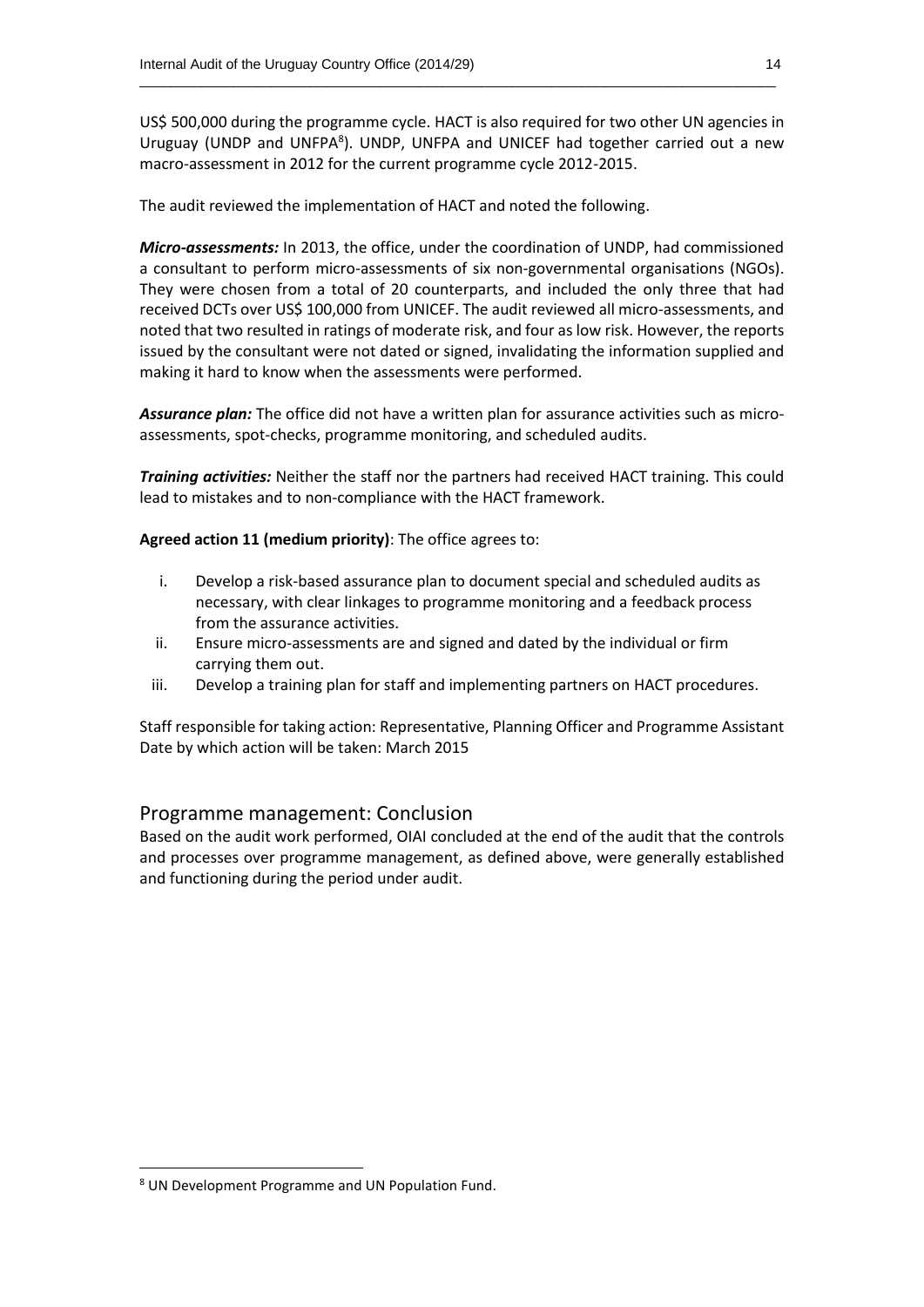### 3 Operations support

In this area the audit reviews the country office's support processes and whether they are in accordance with UNICEF Rules, Regulations, policies and procedures. The scope of the audit in this area includes the following:

\_\_\_\_\_\_\_\_\_\_\_\_\_\_\_\_\_\_\_\_\_\_\_\_\_\_\_\_\_\_\_\_\_\_\_\_\_\_\_\_\_\_\_\_\_\_\_\_\_\_\_\_\_\_\_\_\_\_\_\_\_\_\_\_\_\_\_\_\_\_\_\_\_\_\_\_\_\_\_\_\_\_

- **Financial management**. This covers budgeting, accounting, bank reconciliations and financial reporting.
- **Procurement and contracting.** This includes the full procurement and supply cycle, including bidding and selection processes, contracting, transport and delivery, warehousing, consultants, contractors and payment.
- **Asset management**. This area covers maintenance, recording and use of property, plant and equipment (PPE). This includes large items such as premises and cars, but also smaller but desirable items such as laptops; and covers identification, security, control, maintenance and disposal.
- **Human-resources management.** This includes recruitment, training and staff entitlements and performance evaluation (but not the actual staffing structure, which is considered under the Governance area).
- **Inventory management.** This includes consumables, including programme supplies, and the way they are warehoused and distributed.
- **Information and communication technology (ICT)**. This includes provision of facilities and support, appropriate access and use, security of data and physical equipment, continued availability of systems, and cost-effective delivery of services.

All of the above areas were covered in this audit, with the exception of financial management, asset management and inventory management. For the Uruguay office, financial management was undertaken by the SCPC, and the office had few assets to manage. Inventory management was also excluded as the office procured limited supply inputs and did not have a warehouse.

### Procurement and contracts

All supporting documentation of the contracts issued by the CO are uploaded to VISION for verification. Based on the report obtained from VISION, the audit noted that during 2013 the office had issued 39 individual contracts for consultants for an amount of US\$ 362,720. Of these, the contractors were competitively selected in 21 cases; the remaining 18 (46 percent) were single-source selection. Also, 42 corporate contracts for an amount of about US\$ 1.2 million were issued for procurement purposes; of these, 15 (36 percent) were single-sourced, 11 were competitively sourced and the basis for selection of the remaining 16 (38 percent) was not identified. While single-sourcing of contracts is allowable in certain situations, the percentage of the single-sourced contracts in the office was very high.

The issue of contracts on a single-source basis could lead to award of contracts to ineligible vendors and may not be an efficient use of UNICEF resources.

**Agreed action 12 (medium priority)**: The office agrees to:

- i. Ensure contacts are issued on a competitive basis.
- ii. Ensure that VISION is correctly updated on the type of contract issued.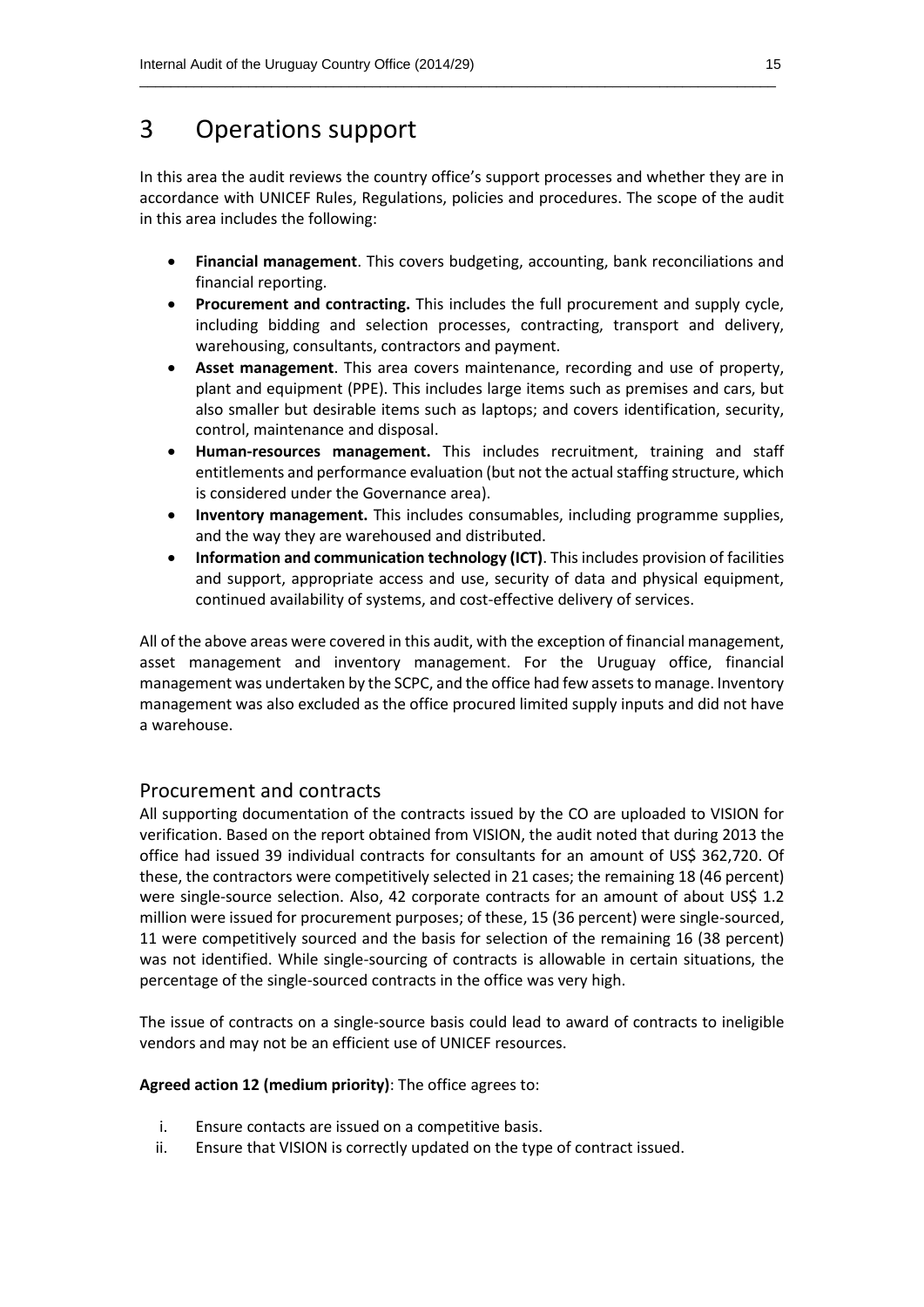Staff responsible for taking action: Representative, Operations Assistant, Programme Assistant

\_\_\_\_\_\_\_\_\_\_\_\_\_\_\_\_\_\_\_\_\_\_\_\_\_\_\_\_\_\_\_\_\_\_\_\_\_\_\_\_\_\_\_\_\_\_\_\_\_\_\_\_\_\_\_\_\_\_\_\_\_\_\_\_\_\_\_\_\_\_\_\_\_\_\_\_\_\_\_\_\_\_

Date by which action will be taken: 31 October 2014

### Information and Communication Technology (ICT)

UNICEF Executive Directive (ExDir) 2007/006 requires all UNICEF offices, including regional and country offices, to maintain continuity of highly critical functions during and following a disaster and/or crisis event, and to have a Business Continuity Plan (BCP).

Testing and simulation of the BCP is essential to ensure that an office maintains the capacity to function in an emergency. Staff directly involved in BCP implementation should receive intensive training, with follow-up refresher courses. The training should be provided through a wide variety of ways, including workshops, classroom, and site visits. A further key activity is performance of a drill to test a single emergency response function or action (e.g. notification, data recovery, etc.).

The audit noted that the office had drafted a BCP in December 2012. However, it had not been updated to include activities related to the implementation of VISION. It had also not been approved by the Representative; and there had been no testing through a simulation of the BCP, or of the disaster recovery plan.

**Agreed action 13 (medium priority)**: The office agrees to:

- i. Update the Business Continuity Plan (BCP), including new activities related to VISION.
- ii. Have the BCP approved by the Representative.
- iii. Organize training for relevant staff members.
- iv. Carry out a drill or simulation of the BCP and disaster recovery plan.

Staff responsible for taking action: Representative, Operations Assistant in collaboration with SCPC Operations Manager.

Date by which action will be taken: March 2015

### Operations support: Conclusion

Based on the audit work performed, OIAI concluded at the end of the audit that the control processes over the country office operations support were generally established and functioning during the period under audit.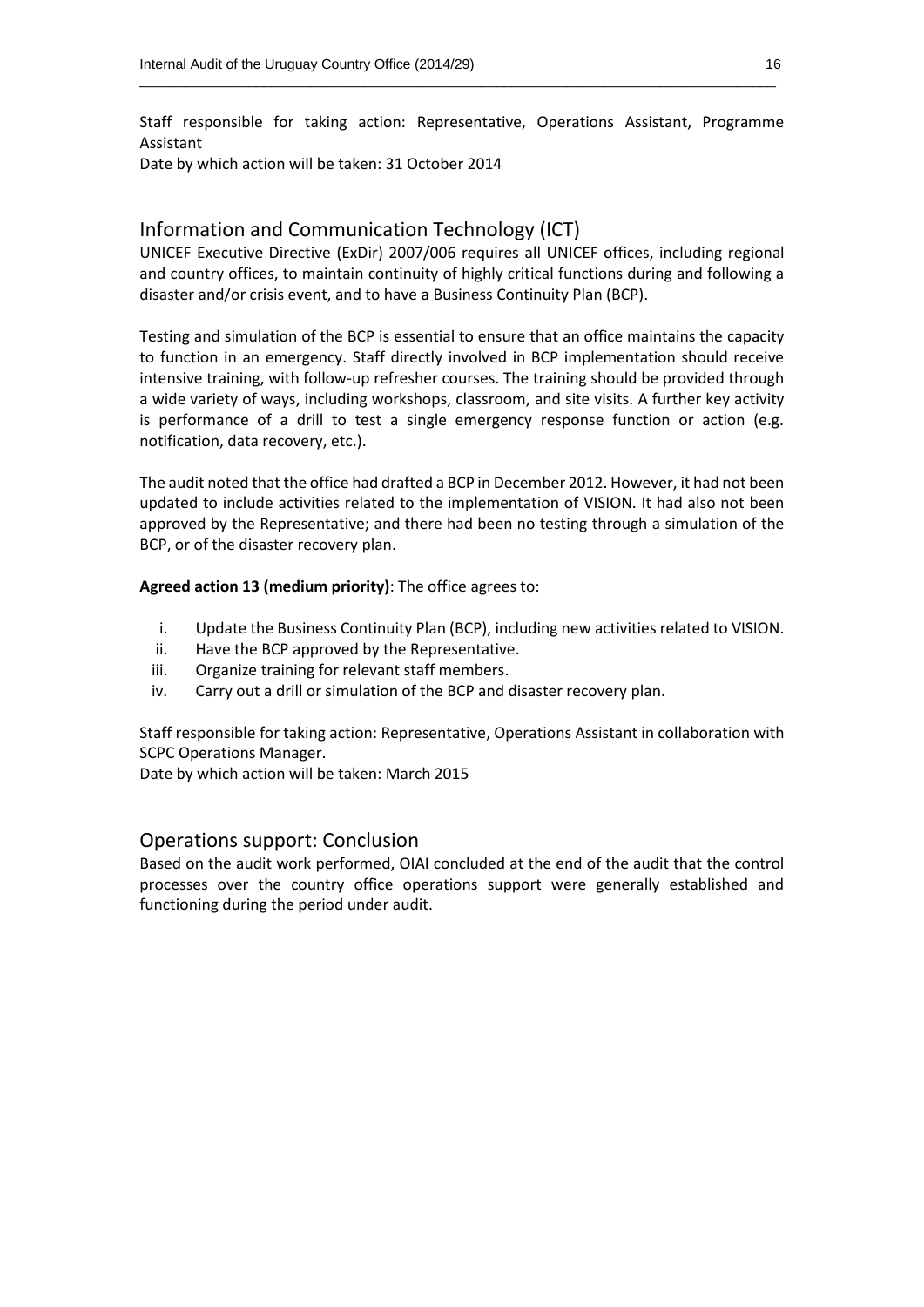## Annex A: Methodology, and definitions of priorities and conclusions

\_\_\_\_\_\_\_\_\_\_\_\_\_\_\_\_\_\_\_\_\_\_\_\_\_\_\_\_\_\_\_\_\_\_\_\_\_\_\_\_\_\_\_\_\_\_\_\_\_\_\_\_\_\_\_\_\_\_\_\_\_\_\_\_\_\_\_\_\_\_\_\_\_\_\_\_\_\_\_\_\_\_

The audit team used a combination of methods, including interviews, document reviews, testing samples of transactions. The audit compared actual controls, governance and risk management practices found in the office against UNICEF policies, procedures and contractual arrangements.

OIAI is firmly committed to working with auditees and helping them to strengthen their internal controls, governance and risk management practices in the way that is most practical for them. With support from the relevant regional office, the country office reviews and comments upon a draft report before the report is issued in final. The Representative and their staff then work with the audit team on agreed action plans to address the observations. These plans are presented in the report together with the observations they address. OIAI follows up on these actions, and reports quarterly to management on the extent to which they have been implemented. When appropriate, OIAI may agree an action with, or address a recommendation to, an office other than the auditee's (for example, a regional office or HQ division).

The audit looks for areas where internal controls can be strengthened to reduce exposure to fraud or irregularities. It is not looking for fraud itself. This is consistent with normal practices. However, UNICEF's auditors will consider any suspected fraud or mismanagement reported before or during an audit, and will ensure that the relevant bodies are informed. This may include asking the Investigations section to take action if appropriate.

The audit was conducted in accordance with the International Standards for the Professional Practice of Internal Auditing of the Institute of Internal Auditors. OIAI also followed the reporting standards of International Organization of Supreme Audit Institutions.

### Priorities attached to agreed actions

- **High:** Action is considered imperative to ensure that the audited entity is not exposed to high risks. Failure to take action could result in major consequences and issues.
- **Medium:** Action is considered necessary to avoid exposure to significant risks. Failure to take action could result in significant consequences.
- **Low:** Action is considered desirable and should result in enhanced control or better value for money. Low-priority actions, if any, are agreed with the countryoffice management but are not included in the final report.

### **Conclusions**

The conclusions presented at the end of each audit area fall into four categories:

### *[Unqualified (satisfactory) conclusion]*

Based on the audit work performed, OIAI concluded at the end of the audit that the control